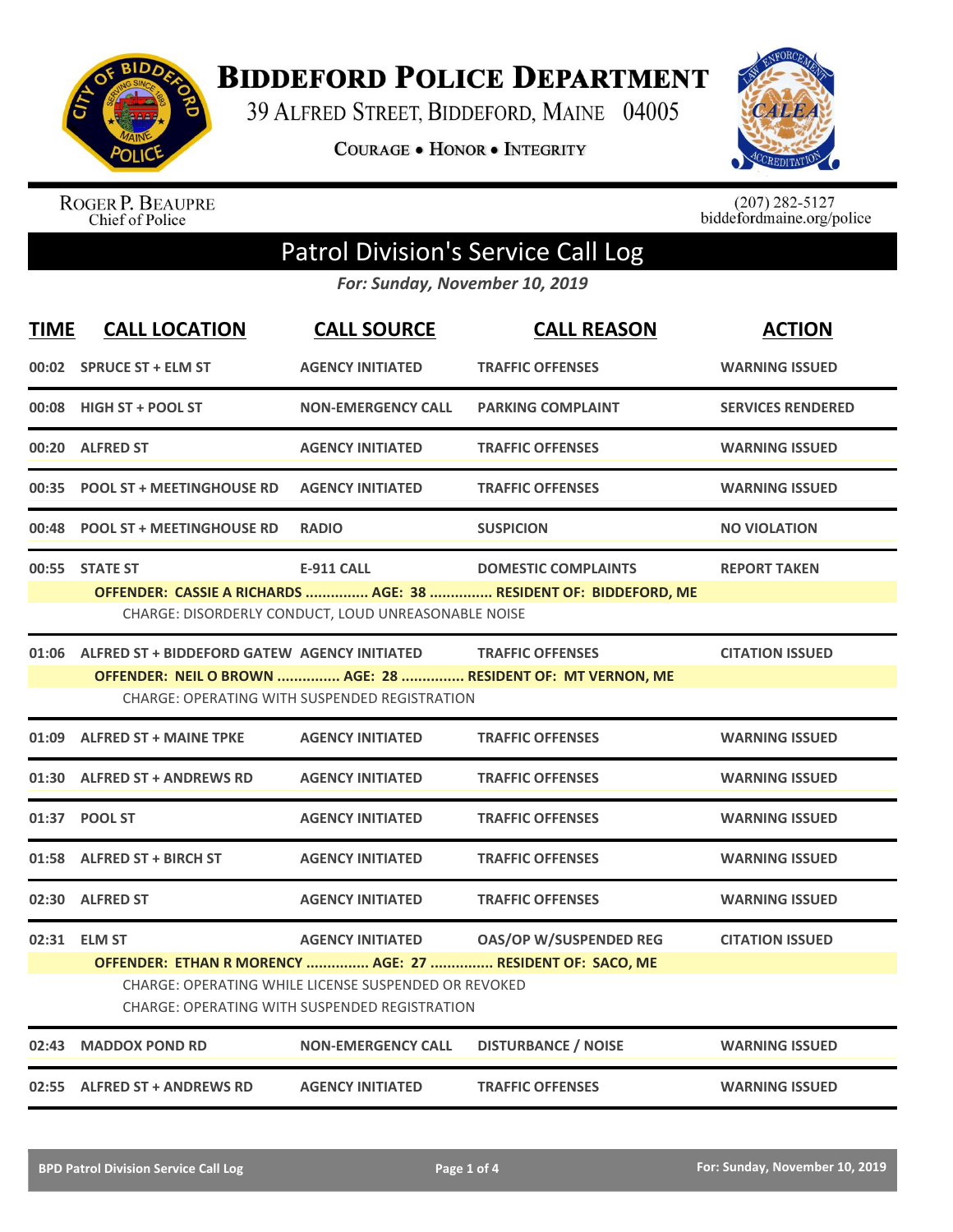| <b>TIME</b> | <b>CALL LOCATION</b>                                                                   | <b>CALL SOURCE</b>                                       | <b>CALL REASON</b>                                                 | <b>ACTION</b>                |
|-------------|----------------------------------------------------------------------------------------|----------------------------------------------------------|--------------------------------------------------------------------|------------------------------|
|             | 03:14 ALFRED ST + MARINER WAY                                                          | <b>AGENCY INITIATED</b>                                  | <b>TRAFFIC OFFENSES</b>                                            | <b>WARNING ISSUED</b>        |
|             | 03:18 ELM ST + LESSARD AVE                                                             | <b>AGENCY INITIATED</b>                                  | <b>TRAFFIC OFFENSES</b>                                            | <b>WARNING ISSUED</b>        |
|             | 04:17 ALFRED ST                                                                        | <b>AGENCY INITIATED</b>                                  | <b>SUSPICION</b>                                                   | <b>SERVICES RENDERED</b>     |
|             | 04:38 ALFRED ST                                                                        | <b>AGENCY INITIATED</b>                                  | <b>TRAFFIC OFFENSES</b>                                            | <b>WARNING ISSUED</b>        |
|             | 05:19 ALFRED ST + ANDREWS RD                                                           | <b>AGENCY INITIATED</b>                                  | <b>TRAFFIC OFFENSES</b>                                            | <b>WARNING ISSUED</b>        |
|             | 05:26 MAIN ST + WESTERN AVE                                                            | <b>AGENCY INITIATED</b>                                  | <b>TRAFFIC OFFENSES</b>                                            | <b>WARNING ISSUED</b>        |
|             | 05:35 ELM ST                                                                           | <b>E-911 CALL</b>                                        | <b>MEDICAL W/ ASSIST</b>                                           | <b>TRANSPORT TO HOSPITAL</b> |
|             | 05:39 ALFRED ST + BIDDEFORD GATEW AGENCY INITIATED                                     |                                                          | <b>TRAFFIC OFFENSES</b>                                            | <b>WARNING ISSUED</b>        |
|             | 06:46 VINE ST                                                                          | <b>E-911 CALL</b>                                        | 911 MISUSE                                                         | <b>WARNING ISSUED</b>        |
|             | 07:49 ALFRED ST                                                                        | <b>NON-EMERGENCY CALL</b>                                | <b>SUSPICION</b>                                                   | <b>SERVICES RENDERED</b>     |
|             | 07:50 LINCOLN ST                                                                       | E-911 CALL                                               | 911 MISUSE                                                         | <b>NO ACTION REQUIRED</b>    |
|             | 07:51 ST JOSEPH ST                                                                     | <b>E-911 CALL</b>                                        | 911 MISUSE                                                         | <b>NEGATIVE CONTACT</b>      |
|             | 09:14 POOL ST + MEETINGHOUSE RD                                                        | <b>AGENCY INITIATED</b>                                  | <b>TRAFFIC OFFENSES</b>                                            | <b>VSAC ISSUED</b>           |
|             | 09:53 ELM ST                                                                           | <b>NON-EMERGENCY CALL</b>                                | <b>SUSPICION</b>                                                   | <b>SERVICES RENDERED</b>     |
|             | 09:55 POOL ST                                                                          | <b>AGENCY INITIATED</b>                                  | <b>TRAFFIC OFFENSES</b>                                            | <b>VSAC ISSUED</b>           |
|             | 09:57 QUIMBY ST                                                                        | NON-EMERGENCY CALL DOMESTIC COMPLAINTS                   |                                                                    | <b>ARREST(S) MADE</b>        |
|             | CHARGE: DOMESTIC VIOLENCE ASSAULT, PRIORS DV<br>CHARGE: VIOLATING CONDITION OF RELEASE | CHARGE: DOMESTIC VIOLENCE CRIMINAL THREATENING, PRIOR DV | OFFENDER: ADAM PAUL PELLETIER  AGE: 35  RESIDENT OF: BIDDEFORD, ME |                              |
| 10:03       | <b>LAMBERT ST</b>                                                                      | <b>NON-EMERGENCY CALL</b>                                | <b>THEFT</b>                                                       | <b>UNFOUNDED</b>             |
| 10:37       | <b>SOUTH ST</b>                                                                        | <b>AGENCY INITIATED</b>                                  | <b>TRAFFIC OFFENSES</b>                                            | <b>VSAC ISSUED</b>           |
|             | 11:00 WENTWORTH ST                                                                     | <b>NON-EMERGENCY CALL</b>                                | <b>CRIM THREAT / TERRORIZING</b>                                   | <b>SERVICES RENDERED</b>     |
|             | 11:04 ALFRED ST                                                                        | <b>AGENCY INITIATED</b>                                  | <b>TRAFFIC OFFENSES</b>                                            | <b>VSAC ISSUED</b>           |
|             | 11:16 MARINER WAY                                                                      | <b>NON-EMERGENCY CALL</b>                                | <b>ARTICLES LOST/FOUND</b>                                         | <b>NO ACTION REQUIRED</b>    |
|             | 11:57 BOULDER WAY                                                                      | <b>E-911 CALL</b>                                        | 911 MISUSE                                                         | <b>NEGATIVE CONTACT</b>      |
|             | 12:00 ELM ST                                                                           | <b>AGENCY INITIATED</b>                                  | <b>TRAFFIC OFFENSES</b>                                            | <b>VSAC ISSUED</b>           |
|             | 12:08 HAZEL ST                                                                         | <b>NON-EMERGENCY CALL</b>                                | <b>THEFT</b>                                                       | <b>SERVICES RENDERED</b>     |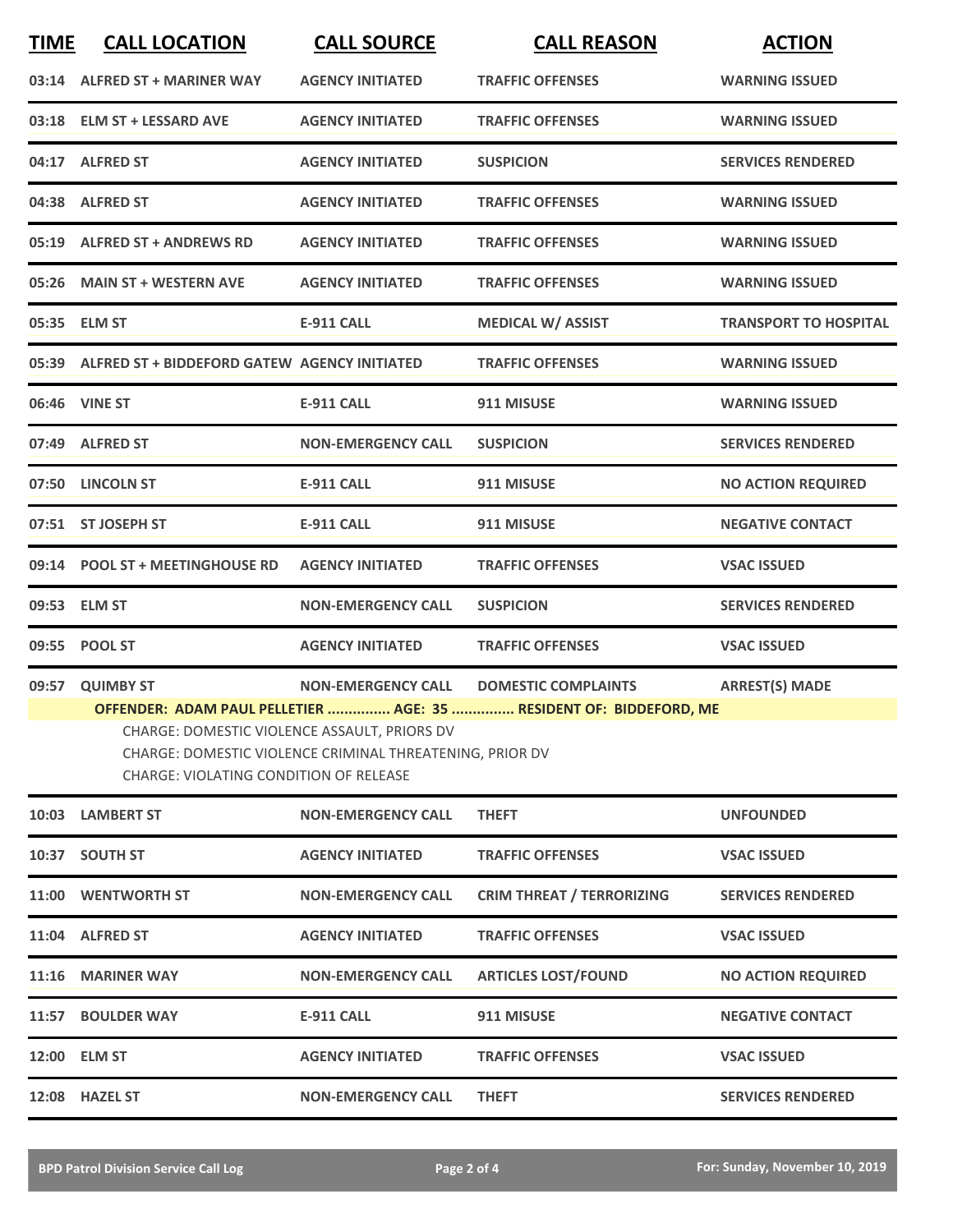| <b>TIME</b> | <b>CALL LOCATION</b>                                       | <b>CALL SOURCE</b>        | <b>CALL REASON</b>                                                                                  | <b>ACTION</b>                |
|-------------|------------------------------------------------------------|---------------------------|-----------------------------------------------------------------------------------------------------|------------------------------|
|             | 12:14 PROSPECT ST + PORTER ST                              | <b>NON-EMERGENCY CALL</b> | <b>SUSPICION</b>                                                                                    | <b>SERVICES RENDERED</b>     |
|             | 12:53 MARINER WAY                                          | <b>E-911 CALL</b>         | 911 MISUSE                                                                                          | <b>SERVICES RENDERED</b>     |
|             | 12:56 ALFRED ST                                            | <b>WALK-IN AT STATION</b> | <b>COURT ORDERED CHECK IN</b>                                                                       | <b>SERVICES RENDERED</b>     |
|             | 13:09 ALFRED ST                                            | <b>WALK-IN AT STATION</b> | <b>ARTICLES LOST/FOUND</b>                                                                          | <b>REFERRED OTHER AGENCY</b> |
|             | 13:16 UNION ST + ALFRED ST                                 | <b>WALK-IN AT STATION</b> | <b>ARTICLES LOST/FOUND</b>                                                                          | <b>SERVICES RENDERED</b>     |
|             | 13:19 MARINER WAY                                          | <b>NON-EMERGENCY CALL</b> | <b>DISTURBANCE / NOISE</b>                                                                          | <b>SERVICES RENDERED</b>     |
|             | 13:22 MEDICAL CENTER DR                                    | <b>E-911 CALL</b>         | 911 MISUSE                                                                                          | <b>REFERRED OTHER AGENCY</b> |
|             | 13:44 POMERLEAU ST                                         | <b>E-911 CALL</b>         | <b>CIVIL COMPLAINT</b>                                                                              | <b>CIVIL COMPLAINT</b>       |
|             | 14:54 OLD HOLLIS RD                                        | <b>NON-EMERGENCY CALL</b> | <b>ANIMAL COMPLAINT</b>                                                                             | <b>NEGATIVE CONTACT</b>      |
|             | 15:04 SHOPS WAY                                            | <b>AGENCY INITIATED</b>   | <b>TRAFFIC OFFENSES</b>                                                                             | <b>WARNING ISSUED</b>        |
|             | 15:15 WENTWORTH ST                                         | <b>NON-EMERGENCY CALL</b> | <b>HARASSMENT</b>                                                                                   | <b>SERVICES RENDERED</b>     |
|             | 15:18 MAY ST + ALFRED ST<br><b>CHARGE: WARRANT ARREST</b>  | <b>AGENCY INITIATED</b>   | <b>WARRANT ARREST</b><br>OFFENDER: TODD BOURDELAIS  AGE: 46  RESIDENT OF: SANFORD, ME               | <b>ARREST(S) MADE</b>        |
|             | 15:29 SOUTH ST                                             | <b>NON-EMERGENCY CALL</b> | <b>CRIM THREAT / TERRORIZING</b>                                                                    | <b>REPORT TAKEN</b>          |
|             | 16:54 ELM ST + DIGITAL DR                                  | <b>AGENCY INITIATED</b>   | <b>TRAFFIC OFFENSES</b>                                                                             | <b>WARNING ISSUED</b>        |
|             | 17:01 ALFRED ST                                            | <b>WALK-IN AT STATION</b> | <b>CHECK WELFARE</b>                                                                                | <b>SERVICES RENDERED</b>     |
|             | 17:14 MILE STRETCH RD + BEACH ROSE AGENCY INITIATED        |                           | <b>TRAFFIC OFFENSES</b>                                                                             | <b>WARNING ISSUED</b>        |
|             | 18:26 ALFRED ST                                            | <b>NON-EMERGENCY CALL</b> | <b>ANIMAL COMPLAINT</b>                                                                             | <b>SERVICES RENDERED</b>     |
|             | 18:27 SOUTH ST                                             | <b>NON-EMERGENCY CALL</b> | <b>ALL OTHER</b>                                                                                    | <b>REFERRED OTHER AGENCY</b> |
|             | 18:41 GREEN ST<br><b>CHARGE: DOMESTIC VIOLENCE ASSAULT</b> | <b>E-911 CALL</b>         | <b>DOMESTIC COMPLAINTS</b><br>OFFENDER: ALEXYS M LIBBY  AGE: 19  RESIDENT OF: OLD ORCHARD BEACH, ME | <b>ARREST(S) MADE</b>        |
|             | 20:14 HILL ST + POOL ST                                    | <b>AGENCY INITIATED</b>   | <b>TRAFFIC OFFENSES</b>                                                                             | <b>WARNING ISSUED</b>        |
|             | 20:22 ELM ST                                               | <b>AGENCY INITIATED</b>   | <b>SUSPICION</b>                                                                                    | <b>SERVICES RENDERED</b>     |
|             | 20:30 WEST ST + GRAHAM ST                                  | <b>AGENCY INITIATED</b>   | <b>TRAFFIC OFFENSES</b>                                                                             | <b>WARNING ISSUED</b>        |
|             | 20:39 ALFRED ST + RAY ST                                   | <b>AGENCY INITIATED</b>   | <b>TRAFFIC OFFENSES/DV</b>                                                                          | <b>REPORT TAKEN</b>          |